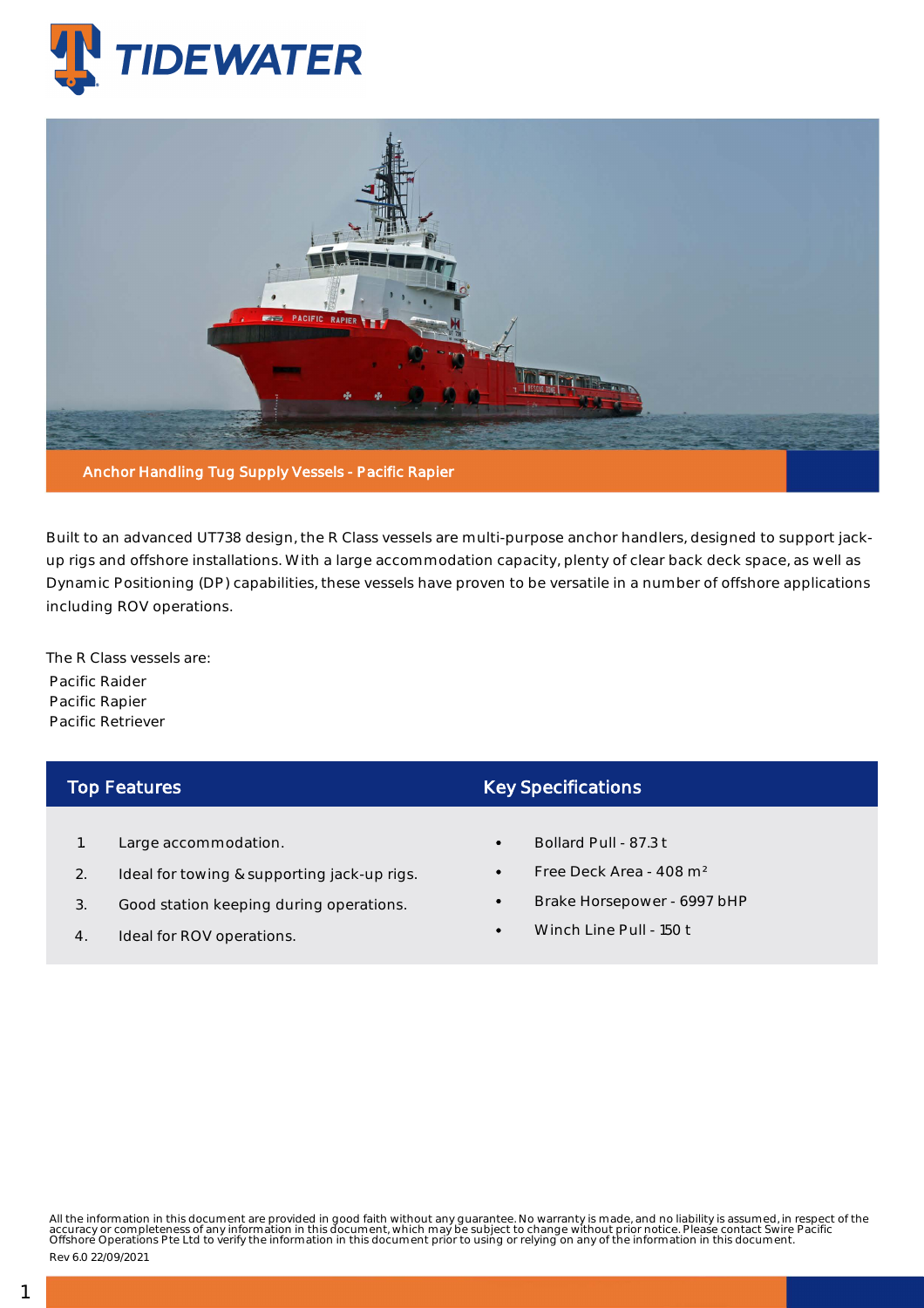



| <b>General Information</b> |                                                                                                                                 |  |  |  |  |
|----------------------------|---------------------------------------------------------------------------------------------------------------------------------|--|--|--|--|
| <b>Vessel Name</b>         | Pacific Rapier                                                                                                                  |  |  |  |  |
| Built                      | Pan United Shipyard, Batam,<br>June 2006                                                                                        |  |  |  |  |
| Flag                       | Singapore                                                                                                                       |  |  |  |  |
| Call Sign                  | 9V5943                                                                                                                          |  |  |  |  |
| IMO No.                    | 9340037                                                                                                                         |  |  |  |  |
| Classification             |                                                                                                                                 |  |  |  |  |
| <b>Class Notation</b>      | DNV-GL +1A1 Fire fighter(I)<br>Tug DYNPOS(AUTR) EO LFL(*)<br>SF                                                                 |  |  |  |  |
| <b>Dimensions</b>          |                                                                                                                                 |  |  |  |  |
| Length (LOA)               | 64.3 m                                                                                                                          |  |  |  |  |
| Beam                       | 15.0 <sub>m</sub>                                                                                                               |  |  |  |  |
| Summer Draft               | 5.78 <sub>m</sub>                                                                                                               |  |  |  |  |
| Deadweight @ SummerDraft   | 2204 t                                                                                                                          |  |  |  |  |
| GT                         | 1811                                                                                                                            |  |  |  |  |
| <b>Deck Capacities</b>     |                                                                                                                                 |  |  |  |  |
| Deck Load Capacity         | 930 t                                                                                                                           |  |  |  |  |
| Deck Strength              | 5 t/m² - Main Deck                                                                                                              |  |  |  |  |
| Free Deck Area             | 408 m <sup>2</sup>                                                                                                              |  |  |  |  |
| Length x Width             | 34 x 12 m                                                                                                                       |  |  |  |  |
| <b>Tank Capacities</b>     |                                                                                                                                 |  |  |  |  |
| NI S                       | See brine/mud                                                                                                                   |  |  |  |  |
| Brine / Mud                | 140 m <sup>3</sup> Brine (Multi usage<br>tanks)<br>561 m <sup>3</sup> Mud (Multi usage<br>tanks, dedicated 421 m <sup>3</sup> ) |  |  |  |  |
| Drill / Ballast Water      | 480 m <sup>3</sup>                                                                                                              |  |  |  |  |
| Dry Bulk                   | $187 \text{ m}^3$ (In 4 dedicated tanks)                                                                                        |  |  |  |  |
| Fresh Water                | $348 \text{ m}^3$                                                                                                               |  |  |  |  |
| <b>Fuel Dedicated</b>      | 505 m <sup>3</sup> (Dedicated)                                                                                                  |  |  |  |  |
| <b>Fuel Total</b>          | $925 \text{ m}^3$                                                                                                               |  |  |  |  |

| Tank Capacities Details          | Refer to Tank Capacities<br>Table                                                                                                              |  |  |  |
|----------------------------------|------------------------------------------------------------------------------------------------------------------------------------------------|--|--|--|
| Drilling Brine                   | See brine/mud                                                                                                                                  |  |  |  |
| <b>Ballast Water</b>             | 480 m <sup>3</sup>                                                                                                                             |  |  |  |
| <b>Drill Water</b>               | 480 m <sup>3</sup>                                                                                                                             |  |  |  |
| Special Liquids                  | 2 x 37.5 m <sup>3</sup> (Methanol)                                                                                                             |  |  |  |
| <b>Propulsion / Bollard Pull</b> |                                                                                                                                                |  |  |  |
| Main Engines                     | 2 x Bergen diesel engines<br>each $2610$ kW = $5220$ kW<br>(6997 bHP),<br>Twin CPP propellers in KORT<br>nozzles, with Hi-lift flap<br>rudders |  |  |  |
| <b>Thrusters</b>                 | 2 x bow tunnel 500 kW / 670<br>bHP<br>2 x stern tunnel 500 kW / 670<br>hHP                                                                     |  |  |  |
| <b>Bollard Pull</b>              | 87.3 t @ 100 % MRC                                                                                                                             |  |  |  |
| <b>Deck Equipment</b>            |                                                                                                                                                |  |  |  |
| Anchor Handling Winch            | 1 x AH winch 150 t 1st layer @<br>0-7.2 m/min<br>Wire capacity 1200 m of 64<br>mm dia.                                                         |  |  |  |
| <b>Towing Pins</b>               | 2 x Karmoy 160 t SWL                                                                                                                           |  |  |  |
| <b>Shark Jaws</b>                | 1 x Karmoy 300 t MBL                                                                                                                           |  |  |  |
| Stern Roller                     | RRM 2.0 m x 4.0 m @ 300 t<br>SWL                                                                                                               |  |  |  |
| Capstans                         | 2 x RRM 10 t @ 0-20 m/min,<br>Light line 0-22 m/min                                                                                            |  |  |  |
| Tugger Winches                   | 2 x RRM 6 t @ 0-18 m/min<br>Storage capacity 250 m of 18<br>mm dia. Wire<br>Light line 0-58 m/min                                              |  |  |  |
| <b>Provision Crane</b>           | Electric Hydraulic, Fixed<br>Boom                                                                                                              |  |  |  |
|                                  | Capacity 2 t @ 10 m                                                                                                                            |  |  |  |
| Chain Gypsies                    | 1 x 76 mm mounted on work<br>drum                                                                                                              |  |  |  |
| Performance & Economy            |                                                                                                                                                |  |  |  |

All the information in this document are provided in good faith without any guarantee. No warranty is made, and no liability is assumed, in respect of the<br>accuracy or completeness of any information in this document, which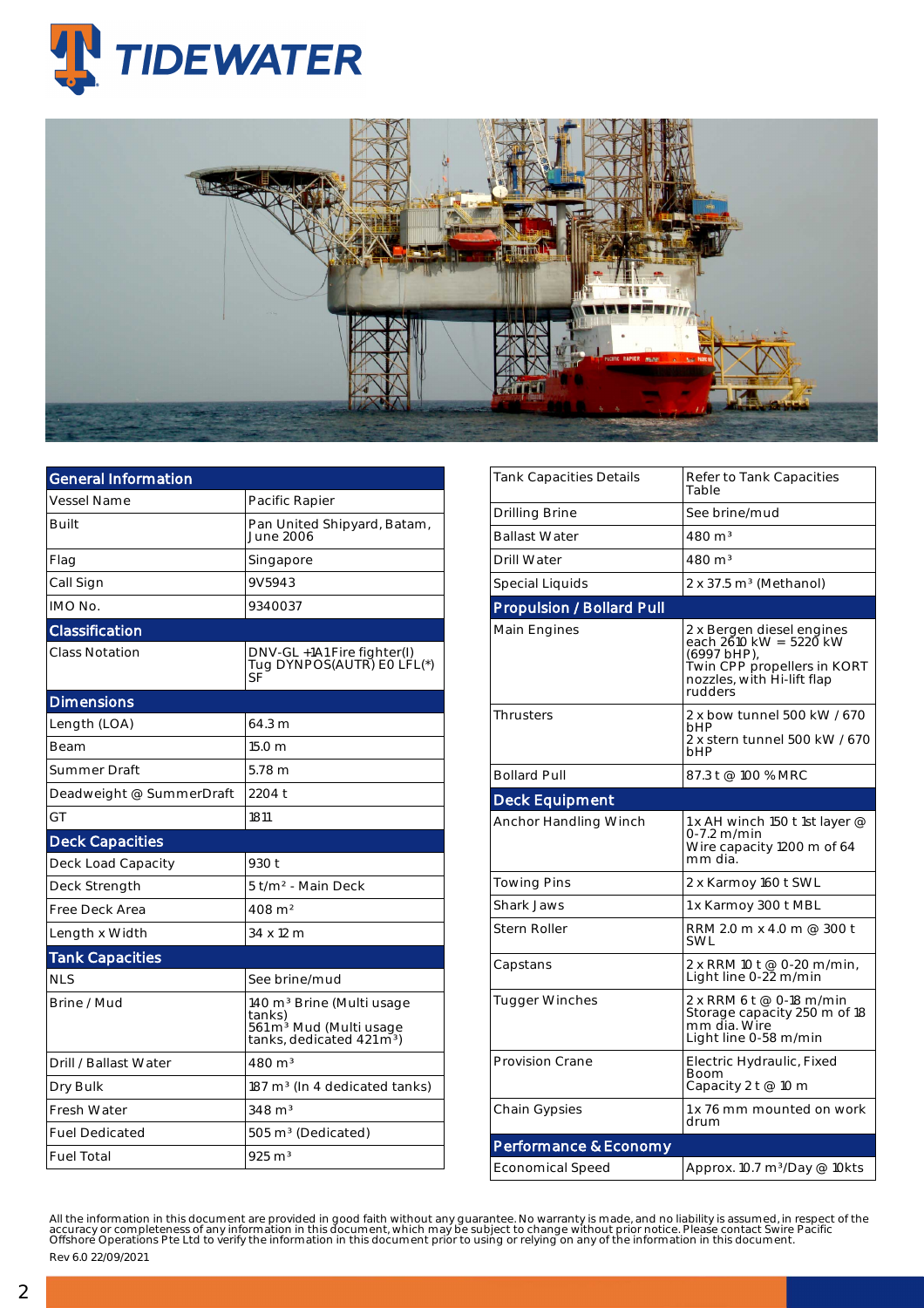

| DP<20%                                                                                              | Approx. 7.6 m <sup>3</sup> /Day                                                                                     |  |  |  |  |  |
|-----------------------------------------------------------------------------------------------------|---------------------------------------------------------------------------------------------------------------------|--|--|--|--|--|
| DP > 35%                                                                                            | Approx. 11 m <sup>3</sup> /Day                                                                                      |  |  |  |  |  |
| Standby in Field                                                                                    | Approx. 4 m <sup>3</sup> /Day (one engine<br>running)                                                               |  |  |  |  |  |
| Standby in Port                                                                                     | Approx. 1.2 m <sup>3</sup> /day                                                                                     |  |  |  |  |  |
| <b>Note</b>                                                                                         | Performance & Economy<br>figures are given at mean<br>vessel draft of 5.0 m (1525 t<br>deadweight) & Beaufort Scale |  |  |  |  |  |
| <b>Dynamic Positioning System</b>                                                                   |                                                                                                                     |  |  |  |  |  |
| Type                                                                                                | GE Energy DPS21 duplex<br>system DP System                                                                          |  |  |  |  |  |
| Reference Systems                                                                                   | 2 x Veripos LiD5 DGNSS<br>1 x Fanbeam<br>(Interface available for future<br>installation: CyScan and HPR)           |  |  |  |  |  |
| <b>Motion Reference Units</b>                                                                       | 3 x Gyro Compasses<br>2 x Ultrasonic wind sensors<br>3 x VRUs                                                       |  |  |  |  |  |
| <b>Rescue Boat</b>                                                                                  |                                                                                                                     |  |  |  |  |  |
| 1.1 x Maritime Partner MP660 Springer 10 person, SOLAS<br>approved FRB with inboard diesel waterjet |                                                                                                                     |  |  |  |  |  |
| Accommodation                                                                                       |                                                                                                                     |  |  |  |  |  |
| Person Capacity                                                                                     | Total 36<br>4 x 1man cabin<br>10 x 2man cabins (Including<br>hospital)<br>3 x 4mans cabins                          |  |  |  |  |  |

All the information in this document are provided in good faith without any guarantee. No warranty is made, and no liability is assumed, in respect of the<br>accuracy or completeness of any information in this document, which